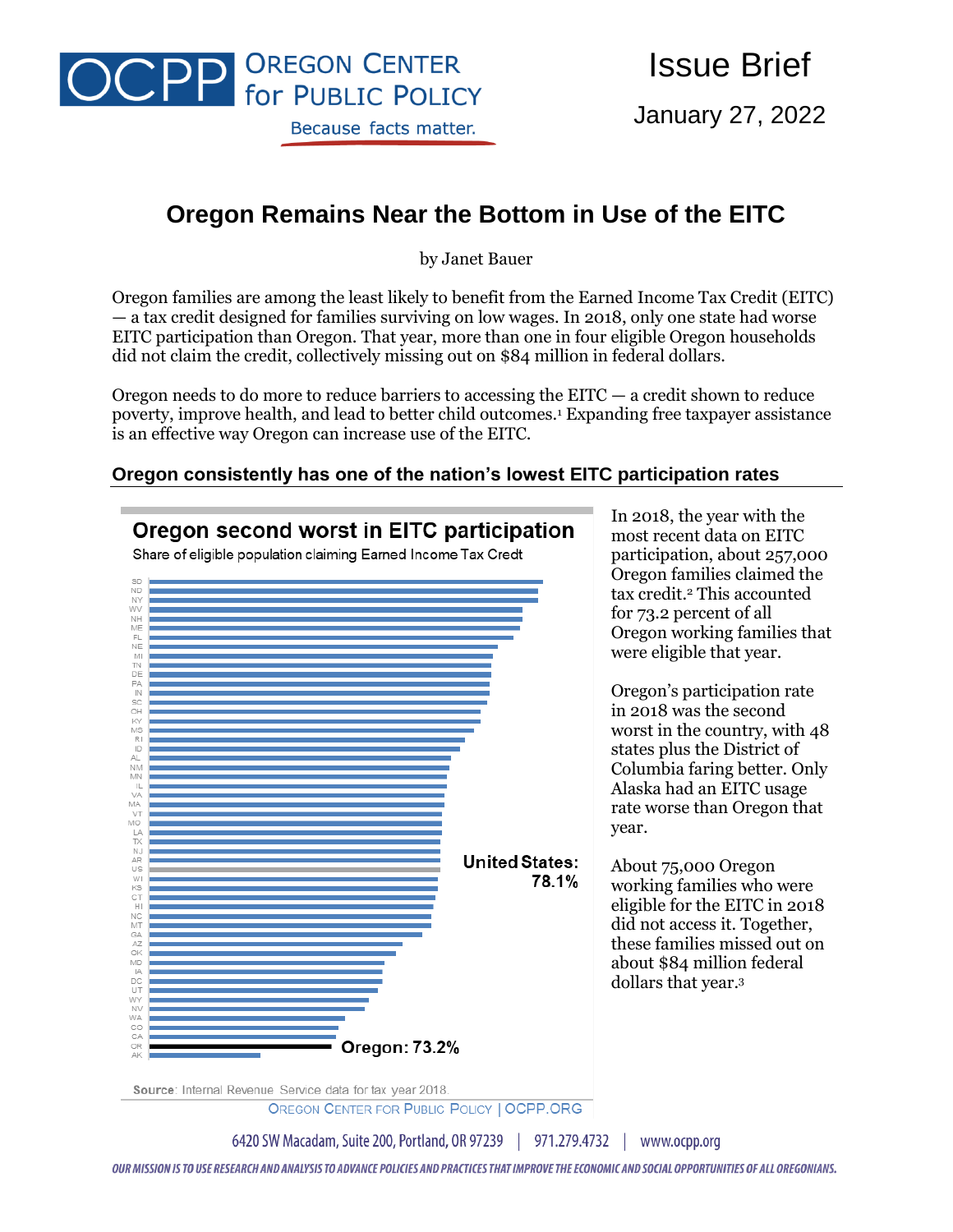Oregon's poor performance in 2018 is consistent with its long-term pattern. Oregon's EITC participation rate has narrowly fluctuated over the prior 10 years, never rising above 75.5 percent. Oregon's rate of 73.2 percent in 2018 was virtually the same level as 10 years earlier.<sup>4</sup> During this period, Oregon never ranked better than  $44<sup>th</sup>$  in the nation in terms of EITC participation. In some years  $-2010$ , 2011, and 2012  $-$  it tied for or ranked last in the nation.

## Oregon has long performed poorly in access to the EITC

Share of eligible Oregon households claiming the federal Earned Income Tax Credit



#### **Low EITC participation raises challenges for working families**

The EITC is one of the most effective tools for helping working families meet their basic needs and improve their lives. In 2018, the average federal credit for households that claimed it was over \$2,100. Of those that included children, the average was even higher — nearly \$3,000. <sup>5</sup> The amounts provided by this refundable tax credit typically help families catch up on bills, purchase or repair a car, or invest in activities that enrich their children's lives. 6

The broad benefits of the EITC are well documented. Together with the federal Child Tax Credit, the federal EITC helped lift 129,000 Oregonians, including 65,000 children, out of poverty in the years after the Great Recession, from 2011 to 2013.<sup>7</sup> For children, the EITC has a lasting impact. A substantial body of research shows that tax credits such as the EITC improve child health, boost school performance, promote college enrollment, and increase earnings when children become adults.<sup>8</sup>

Barriers to the EITC make life unnecessarily difficult for children and families surviving on low wages.

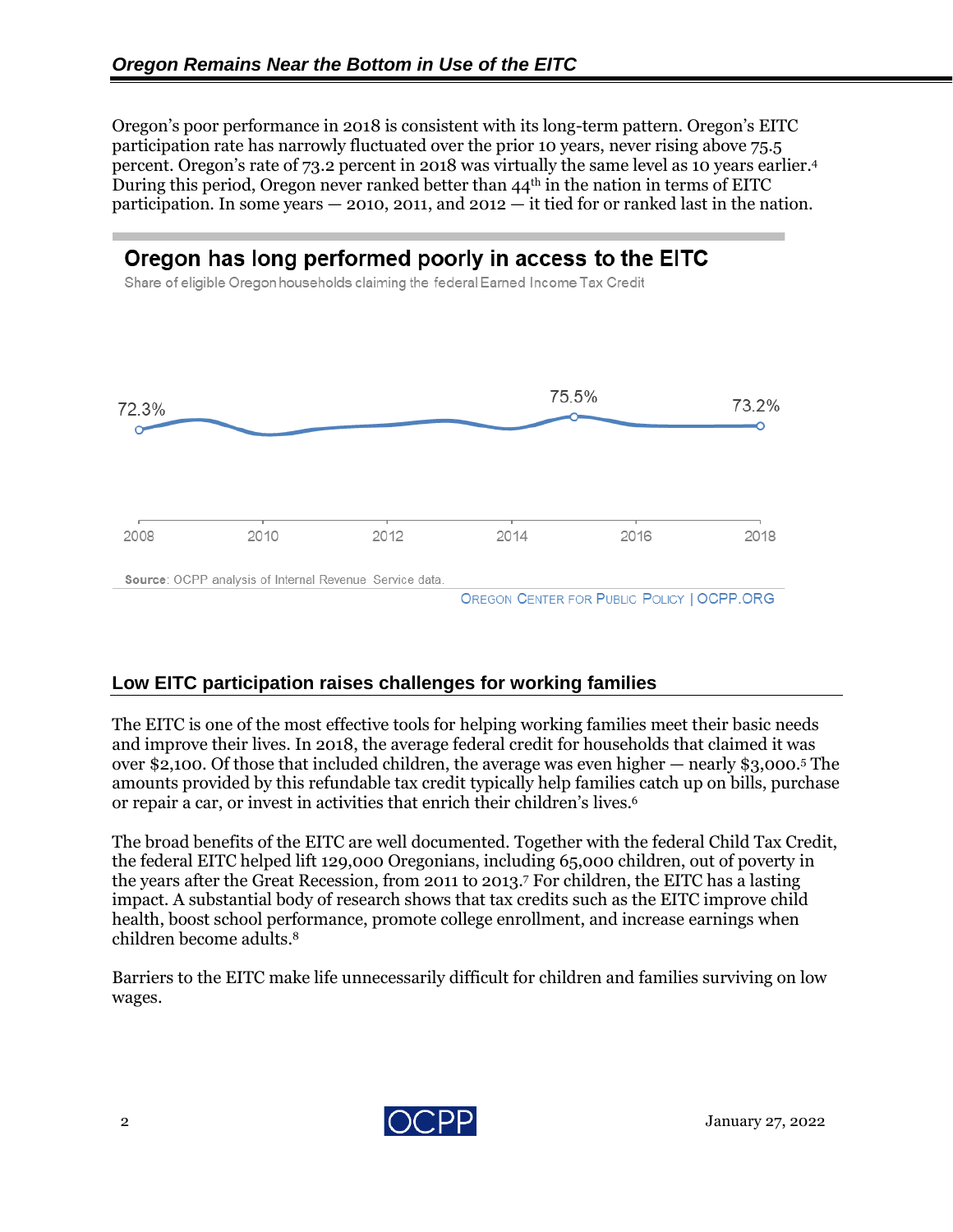### **Oregon's economy suffers when few people use the EITC**

Oregon's low EITC participation not only undermines the well-being of families, it also represents a loss to the state. The EITC adds dollars to the Oregon economy by giving working people more money to spend. In 2018, the federal EITC brought \$542 million in federal dollars to Oregon, dollars that flowed to every corner of the state. Nevertheless, Oregon left \$84 million in federal dollars on the table, due to the fact that families eligible for the EITC did not claim the credit.

The economic loss to Oregon is even greater than that. Eligible families tend to spend their EITC refunds quickly at local businesses, as they make purchases to meet their basic needs. This spending generates more economic activity. Researchers estimate that each federal EITC dollar results in \$1.40 to \$1.58 in activity in the economy, as local businesses use EITC dollars to purchase goods and services and pay employees, and employees spend their earnings.<sup>9</sup>

#### **Oregon should invest in free taxpayer assistance**

Households eligible for the EITC face numerous obstacles to claiming the credit. These include complex tax forms and misunderstandings about eligibility and benefits.<sup>10</sup> While tax preparation assistance can improve use of the credit, the perceived and actual cost of getting assistance can be a hindrance.<sup>11</sup> Workers less likely to claim the credit are those who live in rural areas, are selfemployed, have disabilities, are not proficient in English, or have no dependents. 12

Oregon has taken modest steps in the past to increase use of the EITC, but the primary barriers remain. In 2017, the legislature began requiring employers to provide workers with written notice at tax time of the federal and state tax credits.<sup>13</sup> Nevertheless, Oregonians' use of the EITC since then has not budged. The major barriers remain unaddressed — confusion about eligibility, the complexities of filing taxes, and, ultimately, the lack of appropriate and affordable help in filing a tax return.

To improve use of the credit, Oregon should invest in free, culturally-appropriate tax preparation services, accessible across the state. Privately-funded community-based assistance programs have served some Oregon communities in the past, but many have foundered for lack of on-going support. <sup>14</sup> Sustained public investment is vital to having a stable network of tax preparation services accessible to those who need assistance throughout the state.

#### **Conclusion**

Oregon's pattern of low EITC participation continued in 2018, when it ranked second lowest in the nation. The low participation rate deprives households surviving on low wages the economic and social advantages an EITC refund can bring, while denying the state of the economic benefits of the infusion of federal dollars. To address barriers Oregonians face in claiming the credit, the state should invest in free taxpayer assistance.

#### **Endnotes**

<sup>1</sup> Chuck Marr, Chye-Ching Huang, Arloc Sherman, and Brandon Debot, *The EITC and Child Tax Credit Promote Work, Reduce Poverty, and Support Children's Development, Research Finds,* Center on Budget

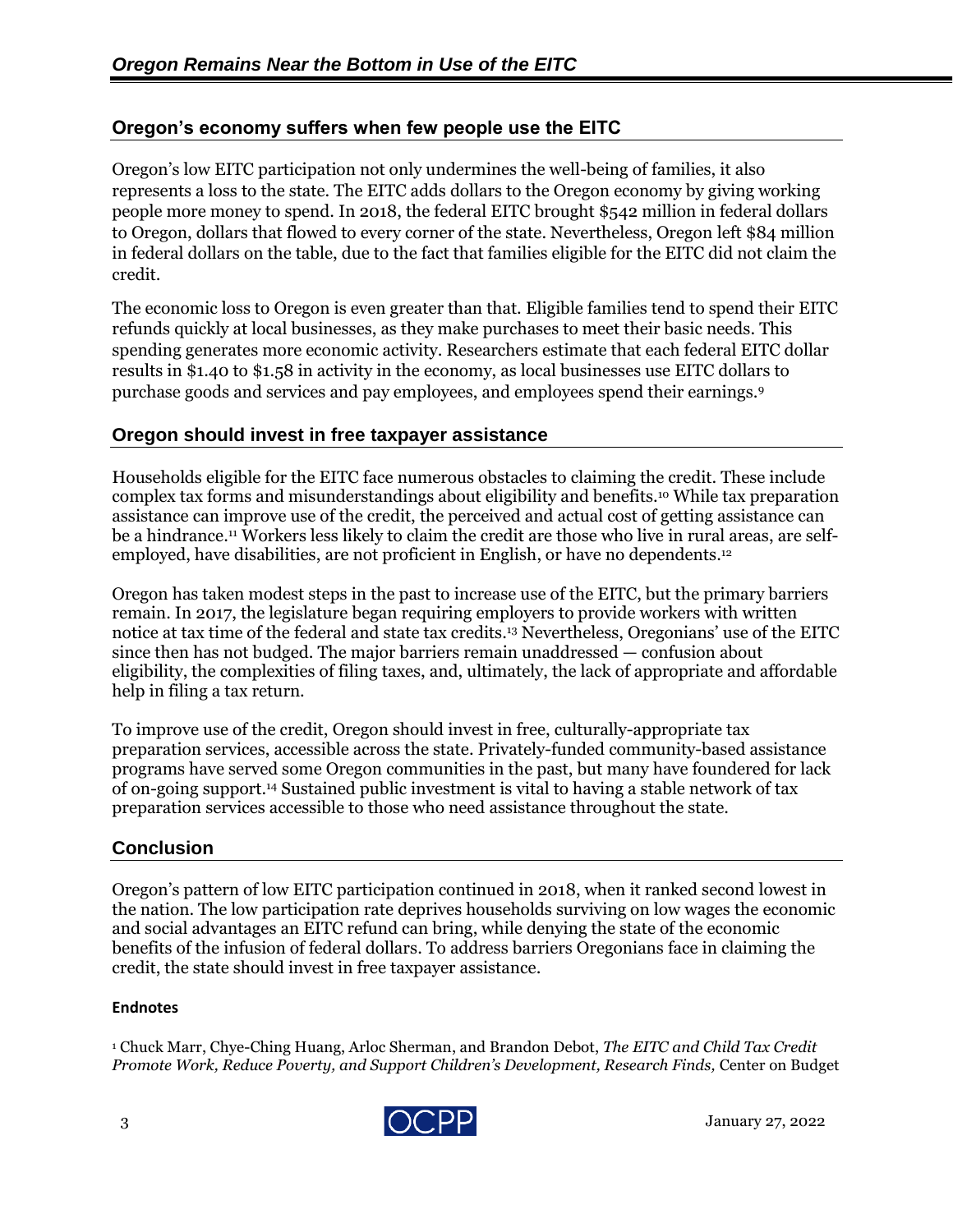and Policy Priorities, October 1, 2015, available at [https://www.cbpp.org/research/federal-tax/eitc-and](https://www.cbpp.org/research/federal-tax/eitc-and-child-tax-credit-promote-work-reduce-poverty-and-support-childrens?fa=view&id=3793)[child-tax-credit-promote-work-reduce-poverty-and-support-childrens?fa=view&id=3793.](https://www.cbpp.org/research/federal-tax/eitc-and-child-tax-credit-promote-work-reduce-poverty-and-support-childrens?fa=view&id=3793)

<sup>2</sup> For this fact sheet, unless otherwise noted, all figures are OCPP analysis of Internal Revenue Service (IRS) data. The most recent data on state EITC participation is available a[t https://www.eitc.irs.gov/eitc](https://www.eitc.irs.gov/eitc-central/participation-rate/eitc-participation-rate-by-states)[central/participation-rate/eitc-participation-rate-by-states.](https://www.eitc.irs.gov/eitc-central/participation-rate/eitc-participation-rate-by-states)

<sup>3</sup> Analysis by the Center on Budget and Policy Priorities (CBPP) made available to OCPP. The analysis is based on information from the IRS National Taxpayer Advocate and IRS EITC data. It considers that eligible people who don't claim the credit are more likely to have no children claimed on their return and eligible for a smaller than typical credit. The analysis is based on unpublished IRS estimates of EITC claims by filing status, qualifying children, and average credit amount.

<sup>4</sup> Oregon's EITC participation rate in 2008 was 72.3 percent. Data obtained by OCPP from the IRS in 2019.

<sup>5</sup> Analysis by the Center on Budget and Policy Priorities (CBPP) made available to OCPP.

<sup>6</sup> Ruby Mendenhall *et al.*, "The Role of Earned Income Tax Credit in the Budgets of Low-Income Families," *Social Service Review*, February 2012, available at [https://users.nber.org/~kling/eitc.pdf.](https://users.nber.org/~kling/eitc.pdf)

<sup>7</sup> *Oregon Fact Sheet: Tax Credits Promote Work and Fight Poverty*, Center on Budget and Policy Priorities, September 2016, available at [http://apps.cbpp.org/3-5-14tax/?state=OR.](http://apps.cbpp.org/3-5-14tax/?state=OR)

<sup>8</sup> Ibid. Also, Chuck Marr, Chye-Ching Huang, Arloc Sherman, and Brandon Debot, *The EITC and Child Tax Credit Promote Work, Reduce Poverty, and Support Children's Development, Research Finds*, Center on Budget and Policy Priorities, October 1, 2015, available at [https://www.cbpp.org/research/federal-tax/eitc-and-child-tax-credit-promote-work-reduce-poverty](https://www.cbpp.org/research/federal-tax/eitc-and-child-tax-credit-promote-work-reduce-poverty-and-support-childrens)[and-support-childrens.](https://www.cbpp.org/research/federal-tax/eitc-and-child-tax-credit-promote-work-reduce-poverty-and-support-childrens)

<sup>9</sup> OCPP analysis of findings: Antonio Avalos, Sean Alley, "The Economic Impact of the Earned Income Tax Credit (EITC) in California," *The California Journal of Politics & Policy*, 2010, Vol. 2, Issue 1, available at [https://escholarship.org/uc/item/2jj0s1dn.](https://escholarship.org/uc/item/2jj0s1dn) Also, *Targeted Messages Why me? EITC and Other Refundable Credits*, IRS, at https://www.eitc.irs.gov/partner-toolkit/cities-counties-and-municipalagencies/targeted-messages-why-me/targeted-messages.

<sup>10</sup> Saurabh Bhargava, Dayanand Manoli, "Psychological Frictions in and the Incomplete Take-up of Social Benefits: Evidence from an IRS Field Experiment," *American Economic Review*, 2015, 105(11): 3489- 3529, available at

[https://www.povertyactionlab.org/sites/default/files/publications/4264\\_Dayanand%20AER%202015\\_0](https://www.povertyactionlab.org/sites/default/files/publications/4264_Dayanand%20AER%202015_0.pdf) [.pdf.](https://www.povertyactionlab.org/sites/default/files/publications/4264_Dayanand%20AER%202015_0.pdf)

<sup>11</sup> Accessing on-line free tax preparation software can be difficult for people with low-incomes who are eligible. See "H&R Block, Turbo Tax Accused of Obstructing Access to Free Tax Filing," NPR, May 7, 2019, available at [https://www.npr.org/2019/05/07/720941665/la-city-attorney-sues-intuit-and-h-r-block](https://www.npr.org/2019/05/07/720941665/la-city-attorney-sues-intuit-and-h-r-block-alleging-they-undermine-free-tax-fili)[alleging-they-undermine-free-tax-fili.](https://www.npr.org/2019/05/07/720941665/la-city-attorney-sues-intuit-and-h-r-block-alleging-they-undermine-free-tax-fili) In-person free tax preparation assistance is available in some communities in Oregon, but falls short of addressing the need. Riley Eldredge, Director of Cash Oregon/Metropolitan Family Services, estimates the free tax preparation infrastructure would need to increase by 7 times to meet the needed capacity. His statement made during Governor Kate Brown's EITC Work Group, "Supporting Taxpayers" subcommittee, December 9, 2019.

<sup>12</sup> IRS, "About EITC" website, available at [https://www.eitc.irs.gov/eitc-central/about-eitc/about-eitc.](https://www.eitc.irs.gov/eitc-central/about-eitc/about-eitc) Also, Marsha Blumenthal, "Participation and Compliance with the Earned Income Tax Credit," *National Tax Journal*, Vol. 58, N. 2 (June, 2005). Pp. 198-213, available at [https://www.jstor.org/stable/41790205?read-now=1&seq=1#metadata\\_info\\_tab\\_contents.](https://www.jstor.org/stable/41790205?read-now=1&seq=1#metadata_info_tab_contents)

<sup>13</sup> SB 398 (2017).

<sup>14</sup> Statements by Janet Byrd, Executive Director, Neighborhood Partnerships, made during Governor Kate Brown's EITC Work Group, "Supporting Taxpayers" subcommittee, December 9, 2019, and OCPP's communication with the Native American Youth and Family Center.